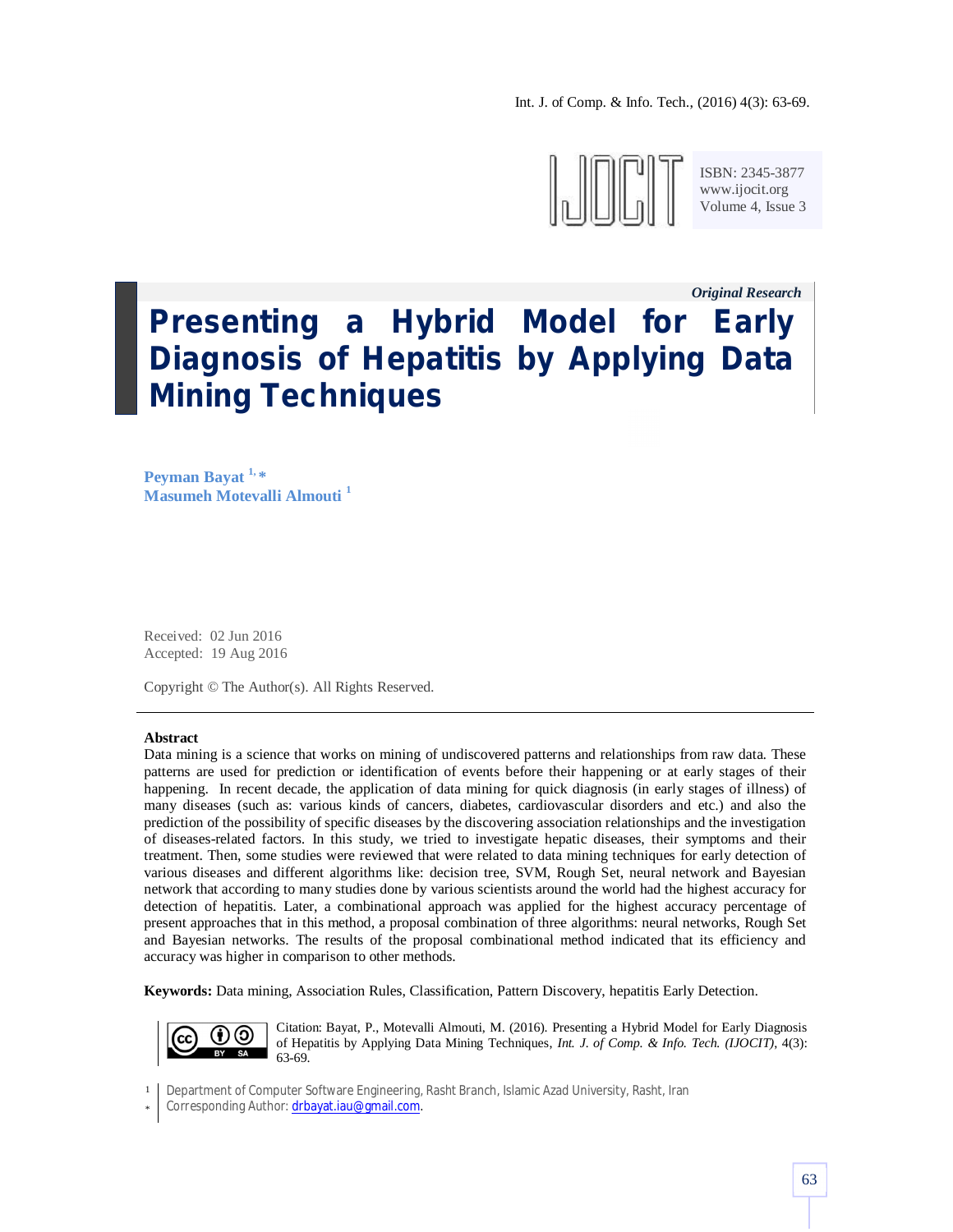## **1. Introduction**

In recent years synchronized with industrial development and modernity, the rate of some diseases like cancer, hepatitis, MS and etc. have been increased too. The physicians use various approaches like: blood and urine test, medical ultrasound, radiography, mammography and MRI to diagnose each of these diseases worldwide. In addition, in some cases, they are obliged to take some samples named as biopsy.

In spite of presence of these diagnostic methods, some of these diseases are not identified in early stages and they are mostly diagnosed when they are relatively developed, threatening the patient's life. So at the best possible state, it enforces high costs to the person and society for relieving or treatment. So, having some approaches are one of the essentials in medical science for pre-diagnosis according to some personal features (like heritage, blood group, weight, location, nutrition and etc.) or disease diagnosis in early stages and start in treatments for inhibition of disease development. In recent years, the use of data mining for diagnosis of the disease possibilities has been extended.

The most significant challenge for this subject is to choose the best technique of data mining for disease prediction. In this research, we will try to test different data mining techniques on the data of hepatic patients and at last we will introduce a hybrid model with the best technique and the highest level of accuracy for prediction of hepatitis.

## **2. Related Works**

Data mining includes the application of some techniques for the discovery of information and new knowledge from extensive volume of pre-existing data. This information and knowledge were unknown previously and these were capable to be utilized for a work or a special aim. In recent decade, utilization of data mining techniques has been extended and it nearly has application in all platforms of human life (medicine, industry, agriculture, armed forces, space exploration and etc.).

In this part, we will investigate about some researches which have been conducted on data applications for pre-diagnosis, prediction or treatment of hepatitis.

Vijayarani & et al, have tried to use classification algorithms to predict hepatic diseases. In present study, SVM and Naïve Bayes have been applied. Their efficiency in terms of conducting time and classification accuracy were compared. The results revealed that SVM has higher accuracy for the prediction of hepatic diseases [1].

Hyontai Sung suggested a method based on over-sampling to form a decision tree for the diagnosis of hepatic diseases with high accuracy in minimum classes to recover effective data. The finding about the algorithms of C4.5 and CART decision trees confirmed the accuracy and validity of the method [2].

Shubpreet Kaur & et al [3] have reviewed various techniques of data mining for diagnosis and predictions in medicine and finally they worked on future tendencies which are going to be focused on data mining techniques and knowledge discovery in order to help people in medical issues by means of data mining tools. Furthermore, they worked on total challenges related to medical issues that it can find some answers to them.

T. Karthikeyan and et al [4] have studied data related to hepatic patients from UC Irvine database. They used different classification models including: Bayes Net, Random forest Bayes. Naive Bayes, J48, Naïve Bayes Updatable, Multi-Layer Perceptron and the results were investigated in terms of conducting time and accuracy. At last, they claimed that the efficiency of Naïve Bayes algorithm for the diagnosis of hepatic patients was better than other classification models.

Pei Shen and et al [5] had applied three general data mining techniques (including: decision tree, SVM artificial neural networks and machines) for analysis of risk factors in treatment of A hepatic patients. Their results analysis showed that SVM has the highest accuracy rate in prediction of the disease.

Fadl Mutaher and et al [6] investigated different classification algorithms including Naïve Bayes Updatable, Naïve Bayes Neural network, LMT, J48, KStar, FT tree for data analysis of hepatitis. The classification results in terms of conducting time and accuracy of algorithms have revealed that the efficiency of Naïve Bayes classification was better that other techniques launched on hepatic patients data base in terms of accurate diagnosis or treatment.

Kwong-Sak Leung and et al [7] presented a data mining frame which includes evaluation of molecular analysis, clustering, feature selection and classification techniques. They gathered HBV DNA samples and C and B genes from 200 patients. The potential markers were selected according to achieved information from other classifications during feature selection. A classification method was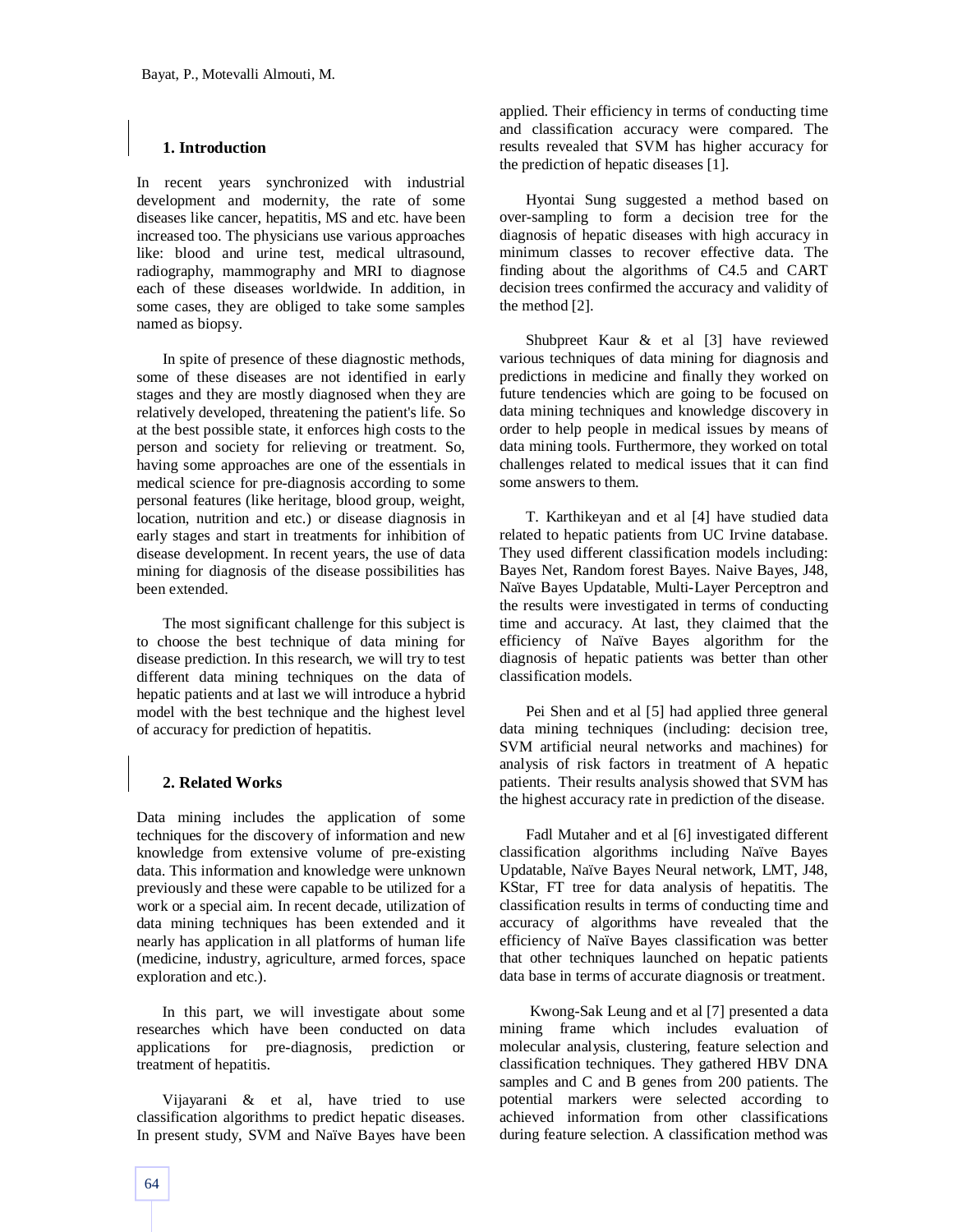suggested by integer non-linear. The best efficiency was applied for this proposed method by fuzzy logic and integer non-linear method. The results of evaluation of these classification methods revealed that their accuracy and sensitivity are 70% and 80% for liver cancer diagnosis respectively.

Huda Yasin and et al [8] searched on the responsible factors for C hepatitis. California University which included 9 features and 1 property named as class. In addition, these data included 155 records. Normalizing techniques were applied for repair and insertion of faulty or blank fields.

Binary Logistic Regression was utilized for classification of patients by quantitative and qualitative methods in order to minimize the size of data collection. The results showed that the accuracy of classification was 89%. In this proposed method, Int. J. of Comp. & Info. Tech., (2016) 4(3): 63-69.

the complexity of these features was less and only by 37% of all data, this method can create a pattern.

# **3. The Proposed Hybrid Method**

The proposed general framework in this research is depicted in figure 1 for diagnosis of hepatic patients in early stages.

The collected data are from UCI database in this study included the records of 200 patients with B hepatitis. There are 20 features for each patient in these data that the name of these features and the kind of acceptable amounts are mentioned in table 1. As it is seen in figure, all data of this thesis are classified into one of two kinds of numeric and categorical variants.



**Figure 1.** Our Proposed Framework for Early Detection/Prediction of Hepatitis

| <b>Table 1.</b> Features in the Collected Data |
|------------------------------------------------|
|------------------------------------------------|

| <b>Attribute</b>                                  | <b>Value</b>                                            | <b>Value</b><br><b>Type</b> | <b>Attribute</b>      | <b>Value</b>                    | <b>Value Type</b> |
|---------------------------------------------------|---------------------------------------------------------|-----------------------------|-----------------------|---------------------------------|-------------------|
| Class                                             | Die $(1)$ , Live $(2)$                                  | Categorical                 | Malaise               | $No(1)$ , $Yes(2)$              | Categorical       |
| Age                                               | 10, 20, 30, etc.                                        | Numeric                     | Anorexia              | $No(1)$ , Yes $(2)$             | Categorical       |
| Gender                                            | Male $(1)$ , Female $(2)$                               | Categorical                 | Liver Big             | No(1), Yes(2)                   | Categorical       |
| Steroid                                           | No(1), Yes(2)                                           | Categorical                 | Liver Firm            | $No(1)$ , Yes $(2)$             | Categorical       |
| Antiviral                                         | $No(1)$ , Yes $(2)$                                     | Categorical                 | Spleen Palpable       | $No(1)$ , $Yes(2)$              | Categorical       |
| Fatigue                                           | No(1), Yes(2)                                           | Categorical                 | <b>Spiders</b>        | $No(1)$ , Yes $(2)$             | Categorical       |
| <b>Bilirubin</b>                                  | 0.39, 0.80, 1.20, 2.0,<br>3.0, 4.0, continues<br>values | Numeric                     | Ascites               | $No(1)$ , $Yes(2)$              | Categorical       |
| Alk Phosphate                                     | 33, 80, 120, 160, 200,<br>250                           | Numeric                     | Varices               | $No(1)$ , Yes $(2)$             | Categorical       |
| Serum<br>Glutamic-<br>Oxaloacetic<br>Transaminase | 13, 100, 200, 300, 400,<br>500                          | Numeric                     | Albumin               | 2.1, 3.0, 3.8, 4.5,<br>5.0, 6.0 | Numeric           |
| Protime                                           | $10, 20, 30, \ldots, 90$                                | Numeric                     | Changes in<br>Texture | No. Yes                         | Categorical       |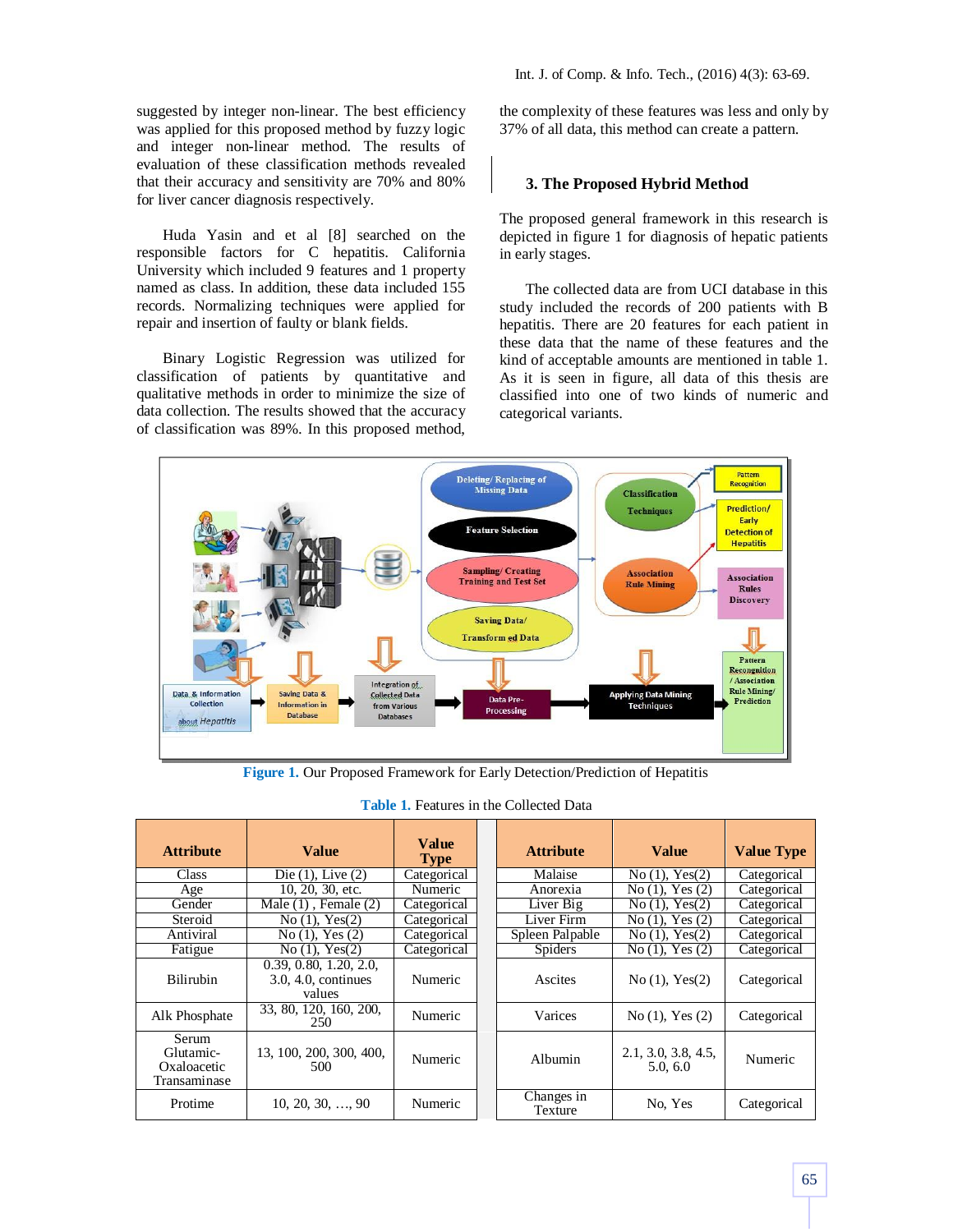The stages of data analysis are:

• **Data Pre-Processed Stage:** For data analysis, it is vital to eliminate blank fields or filled with suitable amounts by present techniques.

By performing described methods in fourth chapter, we recover and fill/delete the blank fields. Table 2 shows the percentage of blank/missing fields for each one of features in collections of collected data.

**Attribute % of Missing Data Attribute % of Missing Data**

| <b>THOICE:</b> THE PERMITTED OF PHOSING POLITICAL ONE OF PURSHES |                   |  |                  |              |  |  |  |
|------------------------------------------------------------------|-------------------|--|------------------|--------------|--|--|--|
| <b>Attribute</b>                                                 | % of Missing Data |  | <b>Attribute</b> | % of Missing |  |  |  |
| Age                                                              | 0%                |  | Age              | 0%           |  |  |  |
| Antiviral                                                        | 0%                |  | Steroid          | 1%           |  |  |  |
| Malaise                                                          | 1%                |  | Fatigue          | 1%           |  |  |  |
| Liver Big                                                        | 6%                |  | Anorexia         | 1%           |  |  |  |
| Spleen Palpable                                                  | 3%                |  | Liver Firm       | 7%           |  |  |  |
| Ascites                                                          | 3%                |  | Varices          | 3%           |  |  |  |
| Spiders                                                          | 4%                |  | <b>Bilirubin</b> | 3%           |  |  |  |
| <b>SGOT</b>                                                      | 3%                |  | Alk Phosphate    | 12%          |  |  |  |
| Changes in Texture                                               | 0%                |  | Albumin          | 27%          |  |  |  |
|                                                                  |                   |  |                  |              |  |  |  |

|  |  |  | Table 2. The Percentage of Missing Fields for Each One of Features |  |
|--|--|--|--------------------------------------------------------------------|--|
|  |  |  |                                                                    |  |

| 1.50             | $\mathsf{U}$ / $\mathsf{U}$ |
|------------------|-----------------------------|
| Steroid          | 1%                          |
| Fatigue          | 1%                          |
| Anorexia         | 1%                          |
| Liver Firm       | 7%                          |
| Varices          | 3%                          |
| <b>Bilirubin</b> | 3%                          |
| Alk Phosphate    | 12%                         |
| Albumin          | 27%                         |
| Protime          | 43%                         |

In addition, data normalization, selection of suitable data for analysis out of present features and finally the transformation of data in necessary cases are in pre-processes stage.

- **Early Data Analysis Stage:** In this stage, we examine whether there is a relationship between different features and hepatitis or not?
	- o **The relationship between age and the rate of hepatitis level:** The most death cases belong to the patients whom age between 40- 50. While, the smallest amount of patients and death rate are under 20 years old.
	- o **The relationship between anorexia and sex of hepatic patients:** In all age ranges, the majority of patients have symptoms of anorexia.
	- o **The relationship between hepatomegaly and age:** Ignoring the patient's age, most of them have hepatomegaly symptoms.
	- o **The relationship between bilirubin and death rate of the patients:** The increased rate of death cases is related to those people whom their bilirubin is higher than 2.5.
- o **The relationship between death rate and SGOT:** The highest rate of death is for patients with SGOT more than 50 and less than or equal with 100.
- o **The relationship between sex and patient death rate:** Sex is a significant factor in death determination because women have the lowest rate of death while most of the death cases are for male patients.
- **Pattern Recognition Stage:** We used different techniques to create patterns such as:
	- Decision Tree
	- SVM
	- Neural Network
	- Naïve Bayes
	- Rough Set
	- Regression

In addition, we used those algorithms related to association rules discovery.

### **3.1. Our Proposed Method**

We will combine those algorithms that shoed the highest accuracy in our analysis with each other. This selective combinational method is summarized as fellow chart of Figure 2.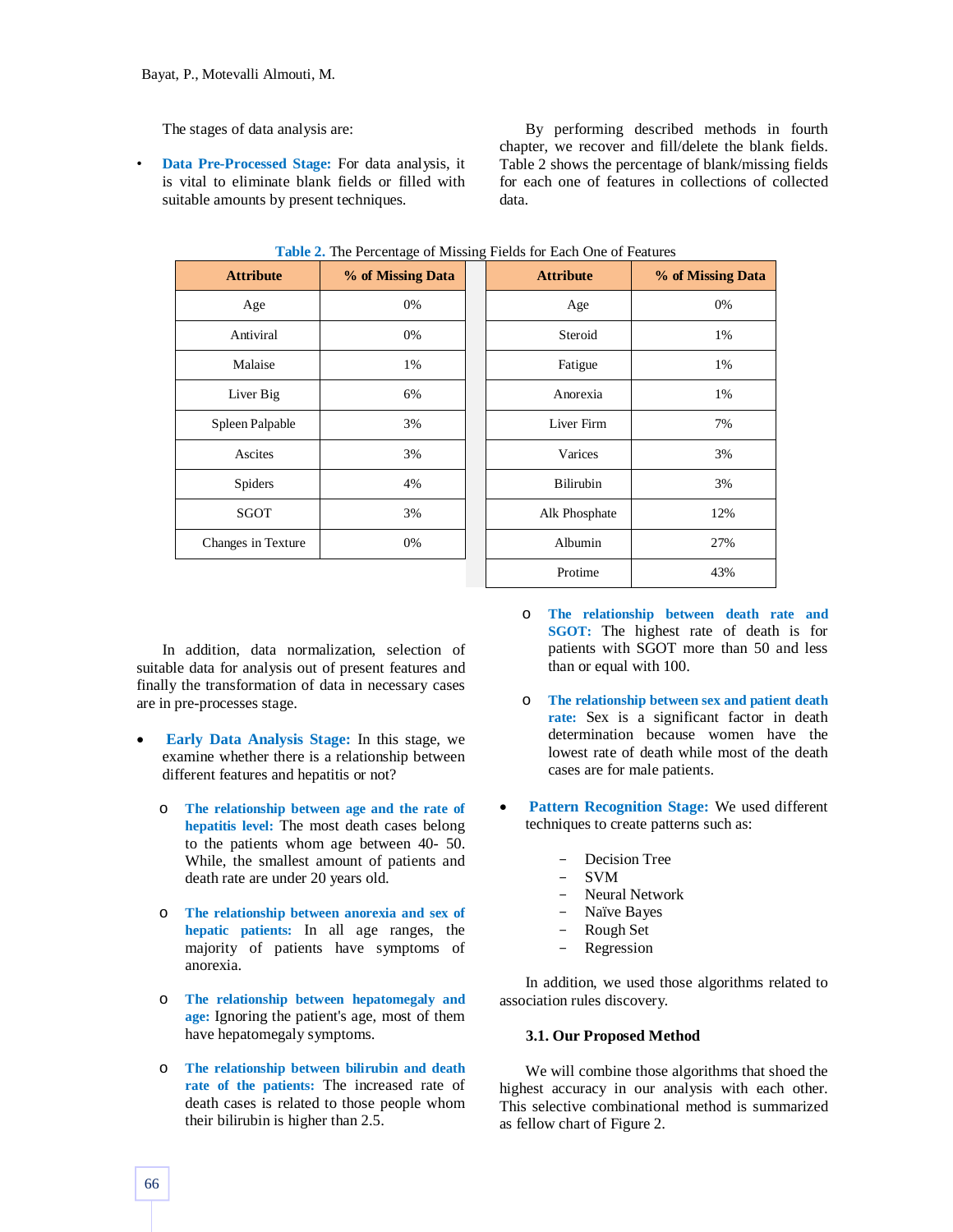According to suggested method if all of three algorithms showed the person as a healthy or unhealthy person, 100% the person is healthy but if it is not like this , we will accept the answer if at least one of two suggested algorithms indicate person as healthy or unhealthy.



**Figure 2.** The suggested algorithm for Early Detection of Hepatitis

## **4. Evaluation of the Efficiency and the Accuracy of the Suggested Method**

We will use the data of tests sets to compare the accuracy of algorithms in section 3.1. To do this, we will use the following formula:

Accuracy: The meaning of accuracy calculation is the measurement of results quality in comparison with reality. The following formula is used for calculation of the applied algorithms accuracy:

$$
Ac = \left(\frac{N_{TP} + N_{TN}}{N_{TP} + N_{TN} + N_{FP} + N_{FN}}\right)
$$
  
(Accuracy Calculation)

In this formula:

**TP** is the number of the samples which have been diagnosed positive correctly. In other word, it is the number of patients and diagnosed as patient.

**TN** is the number of the samples which have been diagnosed negative correctly. In other word, it is the number of healthy individuals and who have been diagnosed as healthy persons.

**FP** is the number of samples which have been diagnosed positive incorrectly. In other word, those who are healthy but are diagnosed patient.

**FN** is the number of samples which have been diagnosed negative incorrectly. In other word, those who are healthy but are diagnosed healthy.

 **Accuracy + Sensitivity (F-Measure):** For this the following formula can be used:

$$
FMeasure = \frac{2N_{TP}}{2N_{TP} + N_{FP} + N_{FN}}
$$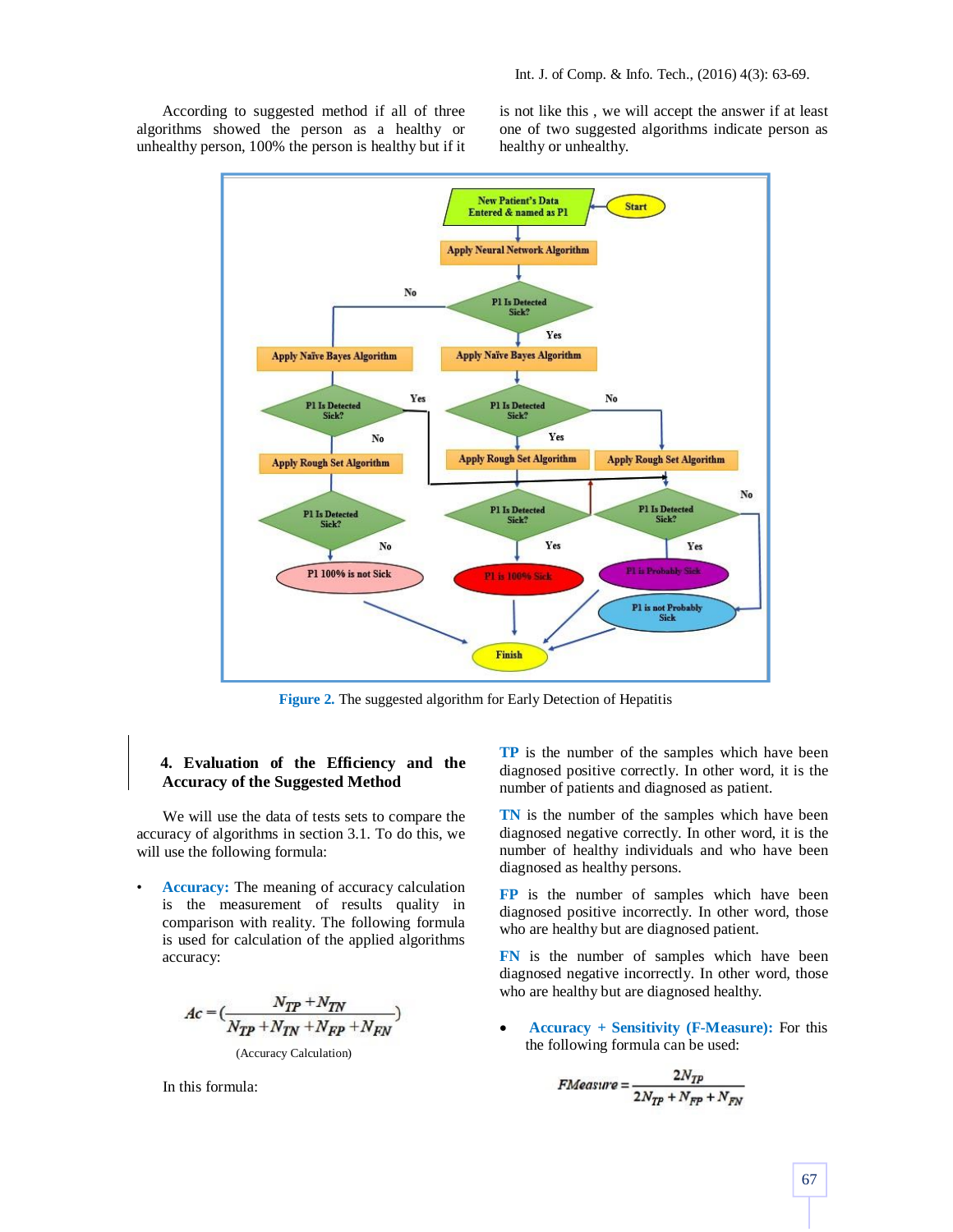Bayat, P., Motevalli Almouti, M.

 **Kappa:** Shows accuracy of achievement to the desired expectations.

$$
Kappa = \frac{2(N_{TP}N_{TN} + N_{FN}N_{FP})}{(N_{TP} + N_{FN})(N_{TN} + N_{FN}) + (N_{TN} + N_{FP})(N_{TP} + N_{FP})}
$$

number of true positives  $precision =$  $number of true positives + false positives$ 

The results are mentioned in Table 3.

**Precision:** Its goal is the measurement of performance quality that the results are achieved by it.

| <b>Table 3.</b> The Comparison of Evaluation Results of Conducted Methods for Pattern Recognition |                 |                    |                  |       |                  |  |  |
|---------------------------------------------------------------------------------------------------|-----------------|--------------------|------------------|-------|------------------|--|--|
| <b>Algorithm</b>                                                                                  | <b>Accuracy</b> | <b>Sensitivity</b> | <b>F-Measure</b> | Kappa | <b>Precision</b> |  |  |
| <b>Decision Tree</b>                                                                              | 75%             | 79.9%              | 78.8%            | 73.3% | 81.3%            |  |  |
| <b>SVM Algorithm</b>                                                                              | 77.%            | 83.4%              | 81.3%            | 75.5% | 83.1%            |  |  |
| <b>SVM Algorithm (Poly Function)</b>                                                              | 77.%            | 83.4%              | 80.3%            | 75.5% | 83.1%            |  |  |
| <b>Neural Network Algorithm</b>                                                                   | 88.%            | 85.7%              | 87.1%            | 86.1% | 87.4%            |  |  |
| <b>Naïve Bayes</b>                                                                                | 87.%            | 83.9%              | 85.6%            | 84.6% | 84.1%            |  |  |
| <b>Rough Set</b>                                                                                  | 89.%            | 83.6%              | 86.7%            | 85.1% | 89.9%            |  |  |

As it is seen in Table 3, three algorithms: neural networks, Bayesian and Rough set have the highest rate of accuracy among other algorithms. So our suggested method is presented for accuracy enhancement in the prediction of up-coming results. The results of conducted proposal method on 50 cases of test set is revealed in Table 4.

| <b>Algorithm</b>              | <b>Accuracy</b> | <b>Sensitivity</b> | <b>F-Measure</b> | <b>Kappa</b> | <b>Precision</b> |
|-------------------------------|-----------------|--------------------|------------------|--------------|------------------|
| <b>Proposed Hybrid Method</b> | 90%             | 86.3%              | 88.8%            | $.7\%$       | 90.1%            |

As it can be understood from the comparison of Table 3 and Table 4, all results are optimized in our suggested approach. So this method can be used practically as an approach for optimization of diagnosis rate or hepatitis prediction.

## **5. Conclusion**

Desired data are gathered for analysis from UCI hepatic diseases research center. Various algorithms like: decision tree, SVM, Rough Set, neural networks and Bayesian that according to many investigations done by different researchers worldwide that have the highest rate of accuracy in hepatic diagnosis were conducted on collected data. The results and achieved pattern finally was tested on the data of test sets.

At the next stage, a combinational method was presented for the highest percentage of accuracy of present methods that in this method, three algorithms: neural networks, Rough Set and Bayesian networks. The results of the evaluation of proposed combinational method showed that the efficiency and accuracy of the proposed method was higher than other methods. So the proposed method

was applied for diagnosis or prediction of hepatitis as a help for physicians.

## **6. References**

- [1] S. Vijayarani, S. Dhayanand, (2015), "Liver Disease Prediction using SVM and Naïve Bayes Algorithms", International Journal of Science, Engineering and Technology Research (IJSETR), Vol. 4, No. 4, pp. 817- 820.
- [2] Hyontai Sug, (2012), "Improving the Prediction Accuracy of Liver Disorder Disease with Oversampling", Applied Mathematics in Electrical and Computer Engineering, pp. 331-335.
- [3] Shubpreet Kaur and Dr. R.K.Bawa, (2015), "Future Trends of Data Mining in Predicting the Various Diseases in Medical Healthcare System", International Journal of Energy, Information and Communications, Vol.6, No.4, pp.17-34.
- [4] T.Karthikeyan & P.Thangaraju, (2013), "Analysis of Classification Algorithms Applied to Hepatitis Patients", International Journal of Computer Applications, Vol. 62, No.15, pp. 25-30.
- [5] Pei Shen and Jikai Zhang, "International Journal of Hybrid Information Technology, (2015), Vol.8, No.4, pp. 193-200.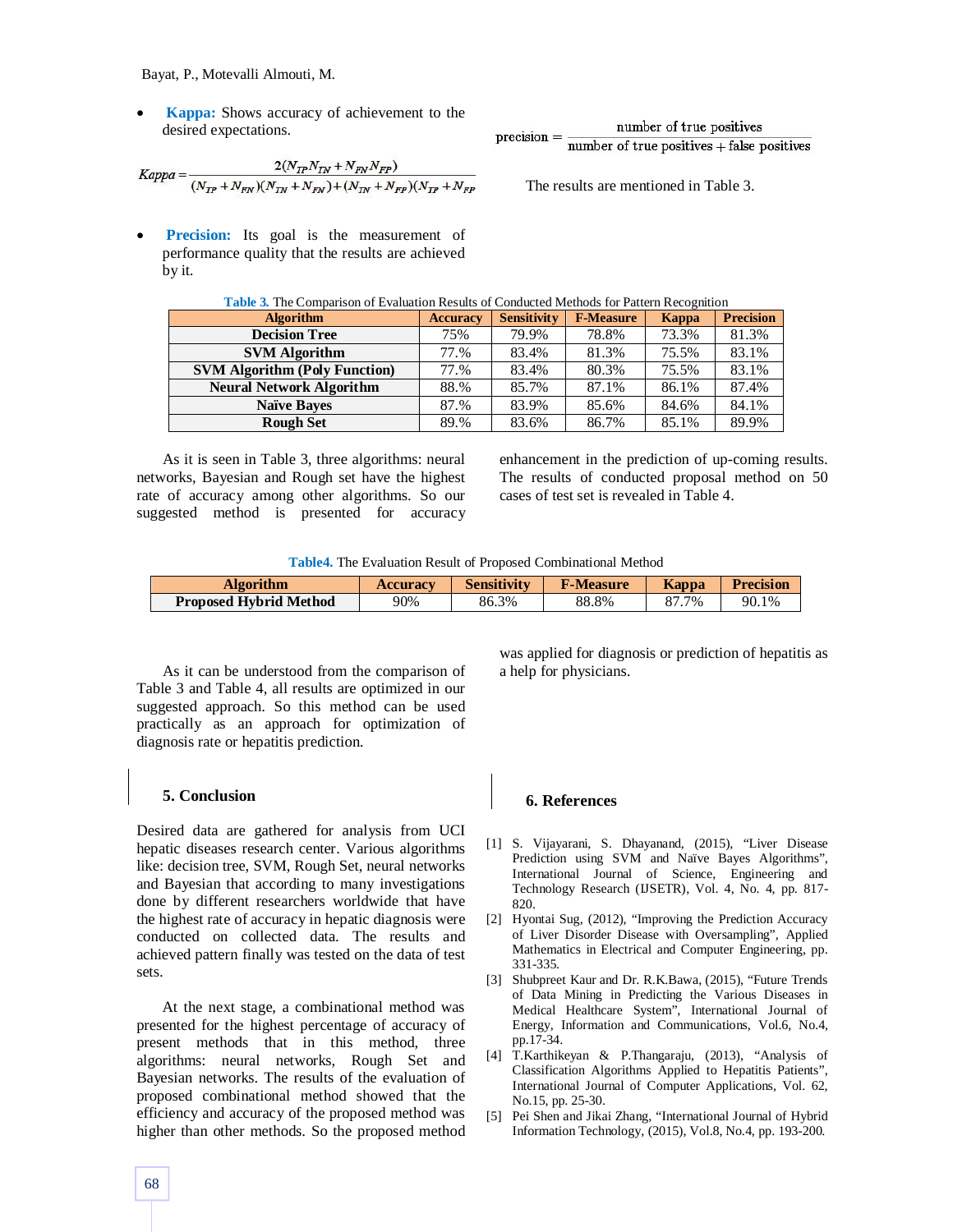- [6] Fadl Mutaher Ba-Alwi, Houzifa M. Hintaya, (2013), "Comparative Study for Analysis the Prognostic in Hepatitis Data: Data Mining Approach", International Journal of Scientific & Engineering Research, Volume 4, No. 8, pp. 680-685.
- [7] Kwong-Sak Leung, Kin Hong Lee, Jin-Feng Wang, Eddie Y.T. Ng, Henry L.Y. Chan, Stephen K.W. Tsui, Tony S.K. Mok, Pete Chi-Hang Tse, and Joseph Jao-Yiu Sung, (2011), "Data Mining on DNA Sequences of Hepatitis B Virus", IEEE/ACM Transactions On Computational Biology And Bioinformatics, VOL. 8, NO. 2, pp. 428-440.
- [8] Huda Yasin, Tahseen A. Jilani & Madiha Danish, (2011), "Hepatitis-C Classification using Data Mining International Journal Applications, Vol. 24, No.3, pp. 1-6.